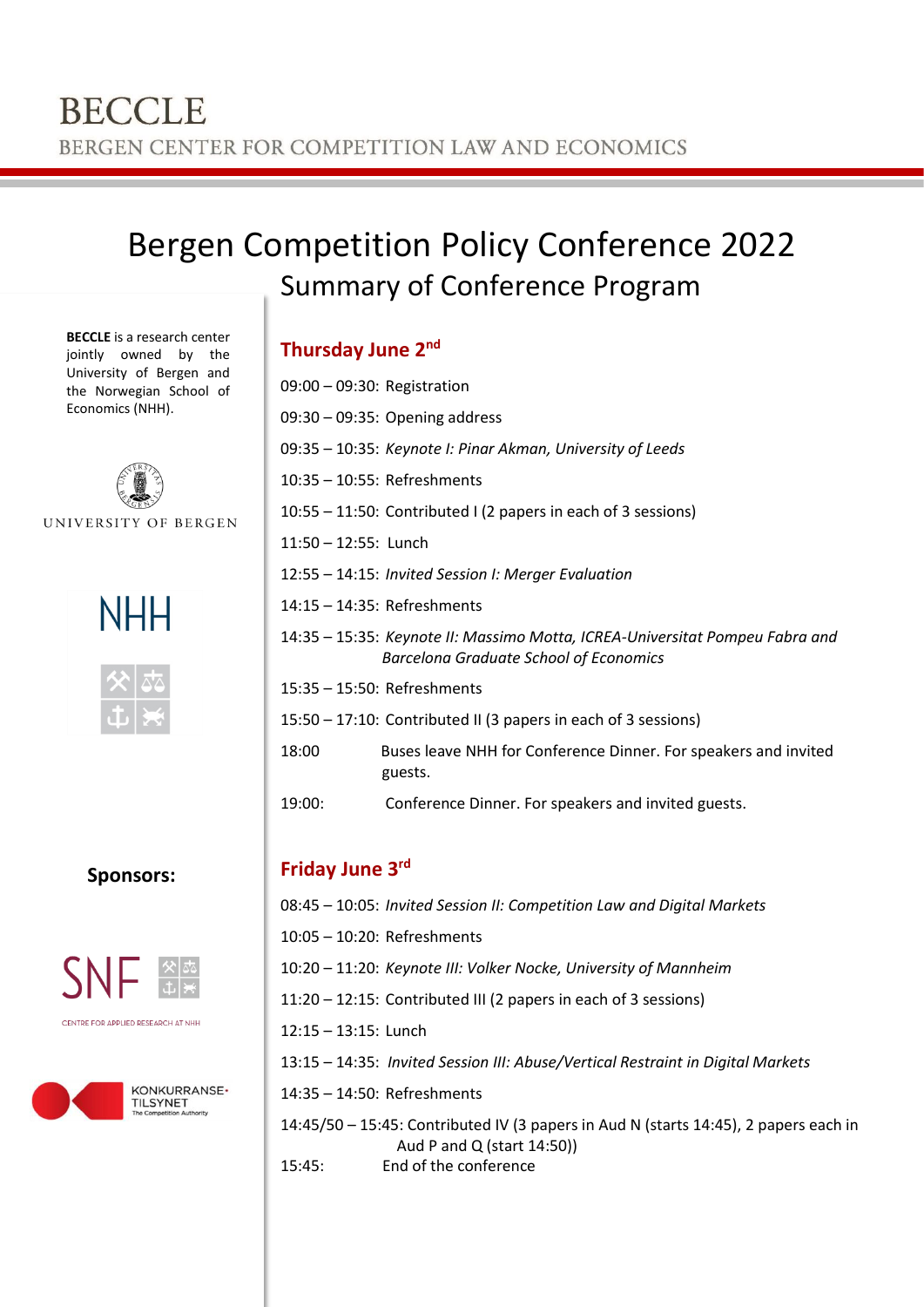# Detailed Conference Program **Thursday June 2nd**

09:00 – 09:30 Registration

09:30 – 09:35 Opening address **Lars Sørgard, NHH/BECCLE**

09:35 – 10:35

### **Keynote I (Auditorium N)**

## **Pinar Akman (***University of Leeds***) "Empirical Evidence on Online Platforms Users and Implications for Competition and Regulation in Digital Markets"**

Chair: Ronny Gjendemsjø (University of Bergen/ BECCLE)

10:35 – 10:55 Refreshments

## 10:55 – 11:50 **Contributed Session I**

| <b>Aud N</b>                   | <b>Aud P</b>                       | Aud Q                          |
|--------------------------------|------------------------------------|--------------------------------|
| The EU, UK and German          | <b>Digital markets: Theory and</b> | <b>Industry Studies I</b>      |
| models on platform regulation  | platforms                          | Chair: Allain                  |
| and judicial review of merger  | Chair: Kreis                       |                                |
| control                        |                                    |                                |
| Chair: Witt                    |                                    |                                |
| M. Reisæter (University of     | M. Motta and A. Penta (ICREA,      | T. Merker (University of Oslo) |
| Bergen)                        | Universitat Pompeu Fabra and       | "Explaining Uniform Pricing in |
| "Judicial review of complex    | BSE)                               | Retail Markets - The Role of   |
| economic assessments in        | "Market Effects of Sponsored       | Consumer Self-Sorting"         |
| merger cases"                  | Search Auctions"                   | Discussant: Allain             |
| Discussant: Witt               | Discussant: Kreis                  |                                |
| A. Witt (EDHEC Business        | N. Frank, E. Shtjefanaku, S.       | M.-L. Allain and C. Christin   |
| School)                        | Sirries and <b>J.-M Kreis</b>      | (CREST, CNRS, Institut         |
| "Platform regulation in Europe | (Lademann & Ass.)                  | Polytechnique de Paris)        |
| - per se rules to the rescue?" | "Self-bidding in generalized       | "The Welfare Effects of        |
| Discussant: Reisæter           | second price auction: The case     | Category Captaincy"            |
|                                | of compliance mechanism in         | Discussant: Merker             |
|                                | Google Shopping"                   |                                |
|                                | Discussant: Motta                  |                                |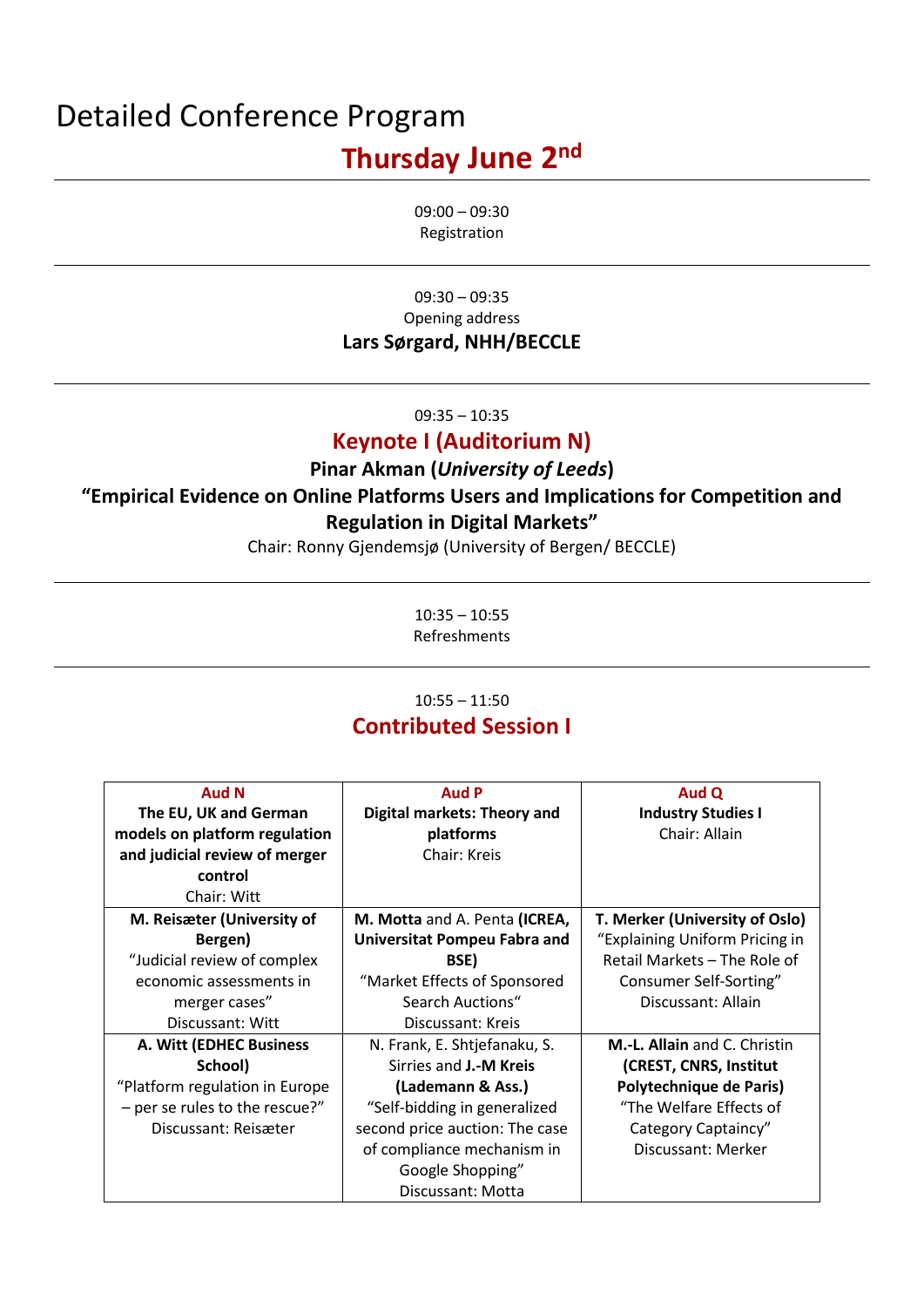#### 11:50 – 12:55 Lunch

#### 12:55 – 14:15

### **Invited session I: Merger evaluation (Aud N)**

Chair: Frode Steen (Norwegian School of Economics/BECCLE)

| Joel Stiebale (Dusseldorf Institute<br>for Competition Economics) | <b>Celine Bonnet (Toulouse School of</b><br>Economics) | <b>Franco Mariuzzo (University of East</b><br>Anglia) |
|-------------------------------------------------------------------|--------------------------------------------------------|-------------------------------------------------------|
|                                                                   | $14:15 - 14:35$<br>Refreshments                        |                                                       |
|                                                                   | $14:35 - 15:35$                                        |                                                       |

## **Keynote II (Aud N)**

**Massimo Motta (***ICREA-Universitat Pompeu Fabra and Barcelona Graduate School of Economics***)**

### **"Abuses in digital markets"**

Chair: Kurt Brekke (Norwegian School of Economics/BECCLE)

15:35 – 15:50 Refreshments

### 15:50 – 17:10 **Contributed sessions II**

| <b>Aud N</b>                             | <b>Aud P</b>                      | Aud Q                               |
|------------------------------------------|-----------------------------------|-------------------------------------|
| Policy making and enforcement in         | <b>Digital markets: Platforms</b> | <b>Estimating markups</b>           |
| competition law                          | Chair: Wang                       | Chair: Guigue                       |
| Chair: Harrington                        |                                   |                                     |
| J. E. Harrington (University of          | Burreau, A. Raizonville and G.    | H. Döpper, A Mackay, N. H. Miller   |
| Pennsylvania)                            | Thébaudin (Télécom Paris)         | and J. Stiebale (Düsseldorf         |
| "Collusion in Plain Sight: Firms' Use of | "The Effect of Interoperability   | <b>Institute for Competition</b>    |
| <b>Public Announcements to Restrain</b>  | on Competition Between Ad-        | Economics (DICE), Heinrich-         |
| Competition"                             | <b>Funded Platforms when</b>      | <b>Heine University Düsseldorf)</b> |
| Discussant: Mauboussin                   | Consumers can Multi-Home"         | "Rising Markups and the Role of     |
|                                          | Questions from the floor          | <b>Consumer Preferences"</b>        |
|                                          |                                   | Discussant: Guigue                  |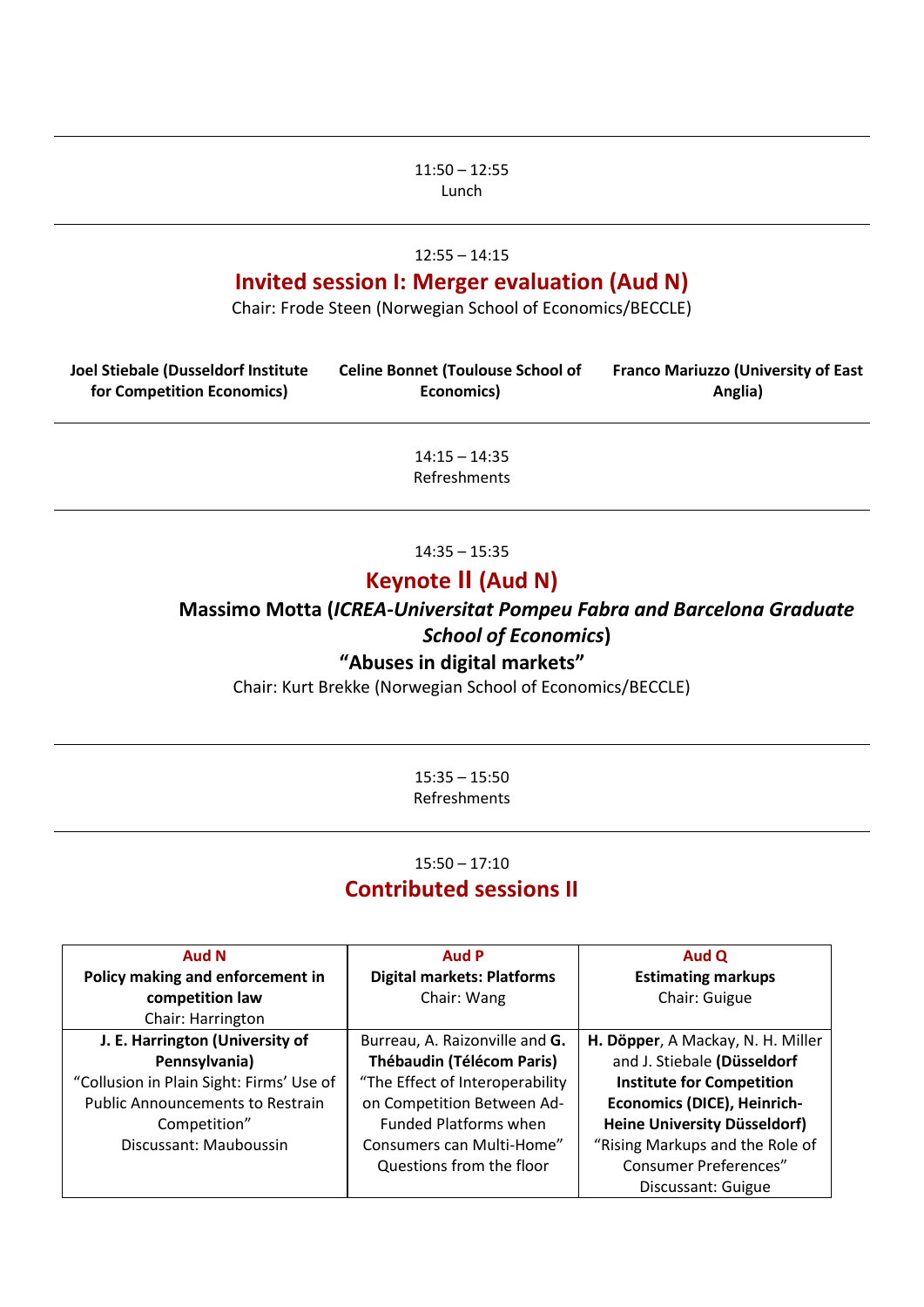| A. Günster and T. Maillart              | S. Ennis, M. Ivaldi and V. Lagos | T. Forsbacka-Karlsson            |
|-----------------------------------------|----------------------------------|----------------------------------|
| (Universite De Geneve)                  | (University of East Anglia)      | (Stockholm School of Economics)  |
| "Certainty and Modification in          | "Price Parity Clauses for Hotel  | "Evaluating the Production       |
| European Antitrust Law: The             | Room Booking: Empirical          | Approach to Estimate Markups"    |
| <b>Exponential Growth of a Landmark</b> | Evidence from regulatory         | Discussant: Döpper               |
| Case System and its Determinants"       | Change"                          |                                  |
| Discussant: Harrington                  | Questions from the floor         |                                  |
| V. Mauboussin (Master'sdegree in        | X. Han, Y. Li and T. Wang        | R. Avignon and E. Guigue (CREST, |
| <b>European Economic Law from the</b>   | (University of Edinburgh)        | Institut Polytechnique de Paris) |
| <b>University of Groningen)</b>         | "Strategic content provision     | "Markups and Markdowns in the    |
| "Environmental defences as a shield     | and online networks"             | French Dairy Market"             |
| from Article 102 TFEU"                  | Discussant: Ennis                | Discussant: Forsbacka-Karlsson   |
| Discussant: Günster                     |                                  |                                  |
|                                         |                                  |                                  |

18:00 Buses leave NHH for Conference Dinner. For speakers and invited Guests

> 19:00 Conference Dinner. For speakers and invited Guests.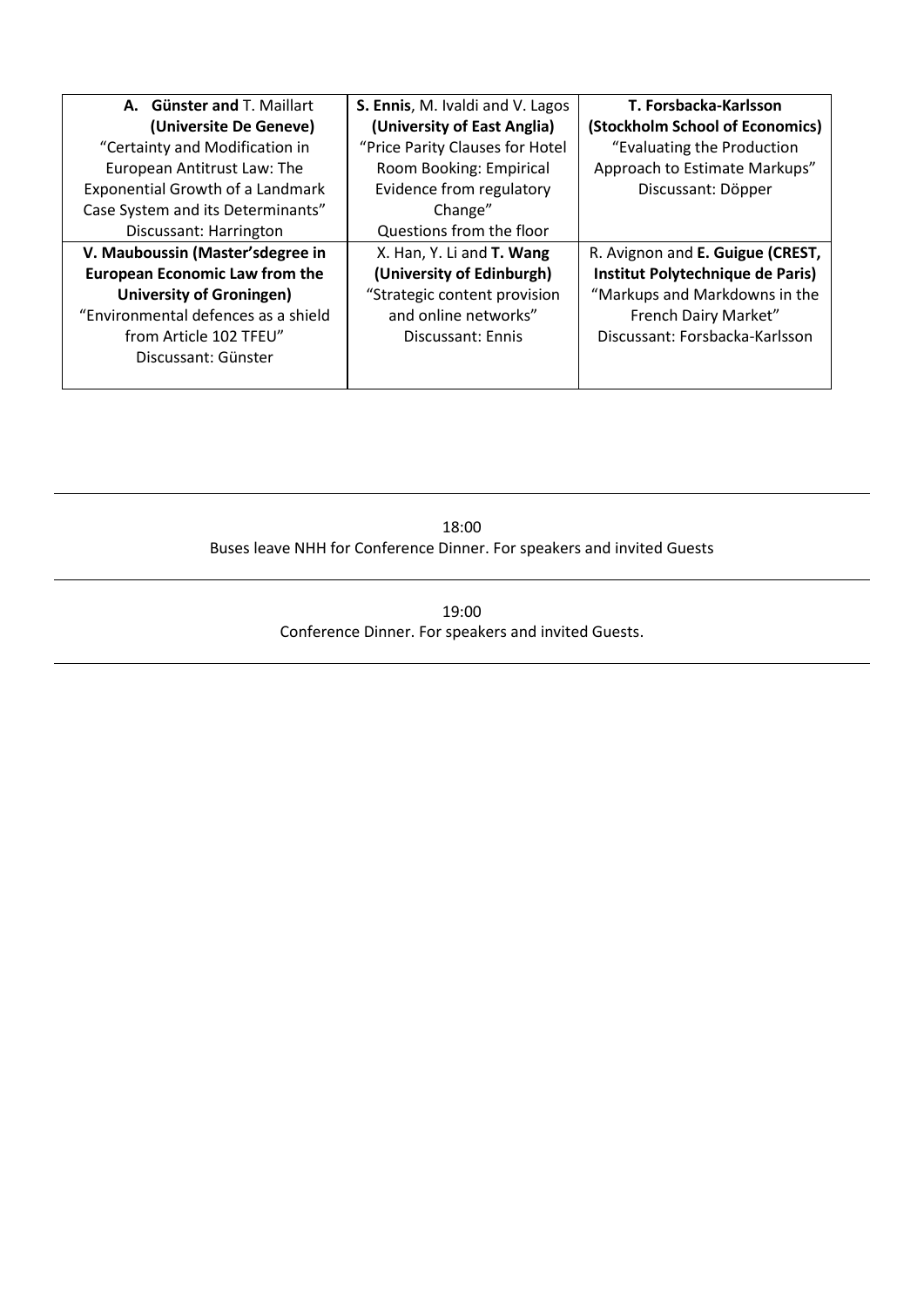# **Friday June 3rd**

08:45 – 10:05

### **Invited Session II (Aud N)**

*"Competition Law and Digital Markets: Vertical Restraints and the Digital Markets Act"* Chair: Ingrid M. H. Barlund

**Pieter Van Cleynenbreugel, (University of Liège)**

**Bjørn Lundqvist (Stockholm University)** 

**David Bosco (Aix-Marseille University)**

10:05 – 10:20 Refreshments

### 10:20 – 11:20

### **Keynote III (Aud N)**

# **Volker Nocke (***University of Mannheim***)**

**"Concentration measures and horizontal mergers"**

Chair: Tommy Staahl Gabrielsen (University of Bergen/BECCLE)

### 11:20 – 12:15

### **Contributed sessions III**

| <b>Aud N</b>                   | <b>Aud P</b>                    | Aud Q                             |
|--------------------------------|---------------------------------|-----------------------------------|
| IО                             | Cross-ownership                 | <b>Merger control</b>             |
| Chair: Brekke                  | Chair: Van Moer                 | Chair: Johansen                   |
| J. Harrington (University of   | A. Günster, G. Hertig and M. A. | E. S. R. Dijk, E. Motchenkova     |
| Pennsylvania)                  | van Dijk (ETH Zurich)           | and J. L. Moraga-González         |
| "Cost coordination"            | "Cartels and Ownership          | (Vrije Universiteit Amsterdam     |
| Questions from the floor       | Concentration"                  | and University of Groningen)      |
|                                | Discussant: Van Moer            | "Start-up's entry mode,           |
|                                |                                 | acquisitions, and incumbent's     |
|                                |                                 | direction of innovation"          |
|                                |                                 | Discussant: Johansen              |
| K. Brekke (NHH), C. Canta and  | R. Stenbacka and G. Van Moer    | T. S. Gabrielsen and <b>B. O.</b> |
| O. R. Straume                  | (Hanken School of Economics     | <b>Johansen</b> and O. R. Straume |
| "Does reference pricing drive  | and Helsinki Graduate School    | (University of Bergen/BECCLE)     |
| out generic competition in     | of Economics)                   | "Merger remedies in retail        |
| pharmaceutical markets?        | "Overlapping Ownership and      | markets with national pricing"    |
| Evidence from a policy reform" | Product Innovation"             | Discussant: Moraga-González       |
| Questions from the floor       | Discussant: Günster             |                                   |
|                                |                                 |                                   |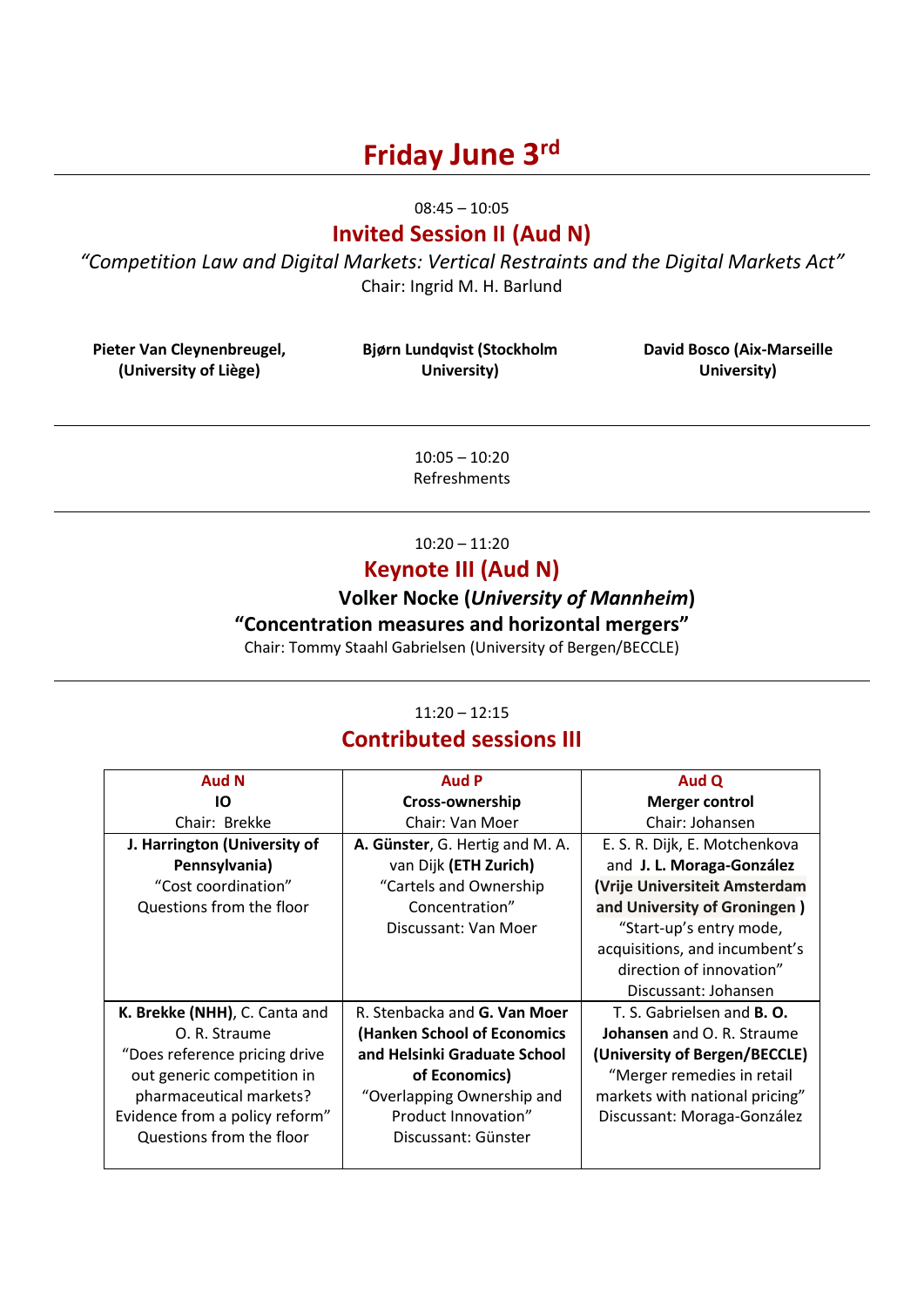#### 12:15–13:15 Lunch

## 13:15 – 14:35

## **Invited session III (Aud N)**

# *Abuse/Vertical restraint in digital markets*

Chair: **Bjørn Olav Johansen (University of Bergen/BECCLE)**

| Özlem Bedre Defolie (ESMT Berlin) | <b>Andres Hervas-Drane (Bayes</b> | Nikhil Vellodi (Paris School of |
|-----------------------------------|-----------------------------------|---------------------------------|
|                                   | <b>Business School)</b>           | Economics)                      |

14:35–14:50 Refreshments

### 14:45/50 – 15:45 **Contributed sessions IV**

| <b>Aud N (starts 14:45)</b>     | <b>Aud P (starts 14:50)</b>    | <b>Aud Q (starts 14:50)</b>     |
|---------------------------------|--------------------------------|---------------------------------|
| Abuse of a dominant position    | <b>Collusion</b>               | <b>Industry Studies II</b>      |
| and vertical restraints in the  | Chair: Treuren                 | Chair: Ivaldi                   |
| telecom sector and digital      |                                |                                 |
| markets                         |                                |                                 |
| Chair: Hjelmeng                 |                                |                                 |
| Hjelmeng, (University of        | J. Hinloopen, S. Martin and L. | <b>F.A.S Bokhari</b> and W. Yan |
| Oslo/NHH)                       | Treuren (KU Leuven)            | (University of East Anglia)     |
| "Case Comment: The              | "Collusion Spillovers"         | "Product Line Extensions under  |
| Norwegian Telenor Case - a      | Discussant: Le Coq             | the Threat of Entry: Evidence   |
| 'Mobile' Test for Abuse"        |                                | from the UK Pharmaceutical      |
| Discussant: Bergqvist           |                                | Market"                         |
| T. Knapstad and D. Bruower,     |                                | Discussant: Ivaldi              |
| (University of Helsinki) "The   |                                |                                 |
| Need for Procedural Speed:      |                                |                                 |
| Establishing a Three-Step Test  |                                |                                 |
| to Streamline the Dominance     |                                |                                 |
| Assessment for Digital          |                                |                                 |
| Platforms under Article 102"    |                                |                                 |
| Discussant: Hjelmeng            |                                |                                 |
| <b>C. Bergqvist (University</b> | T. Forsbacka-Karlsson, C. Le   | J. Elliot, G. V. Houngbonon, M. |
| Copenhagen) and E. Faustinelli  | Coq and C. Marvao (University  | Ivaldi and P. Scott (Toulouse   |
| (Danish Competition Authority)  | of Paris-Pantheon-Assas(CRED)  | <b>School of Economics)</b>     |
|                                 | & Stockholm School of          |                                 |
|                                 | Economics (SITE))              |                                 |